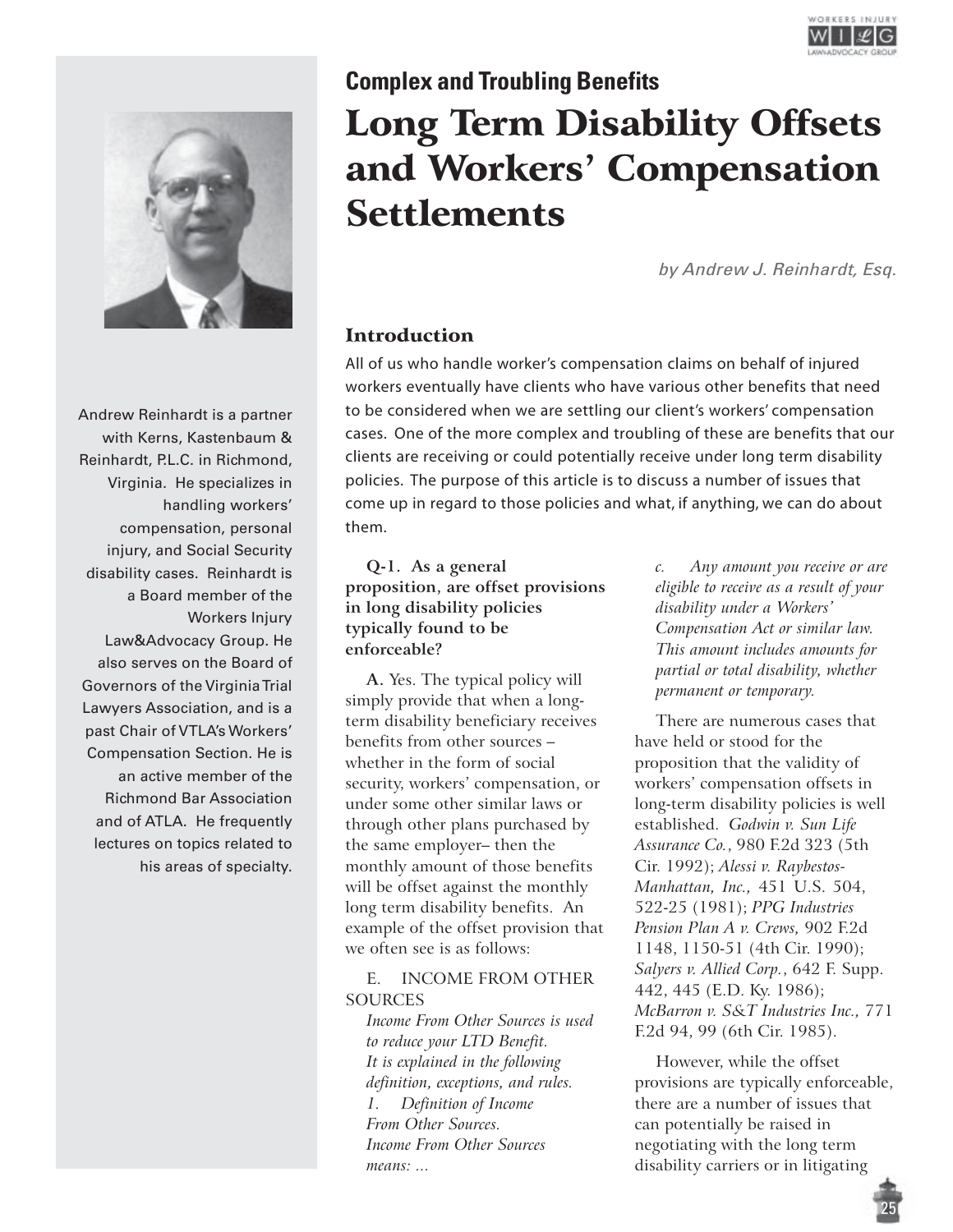### Workers First Watch

precisely how those offset provisions should be enforced. I will discuss a few of those issues.

**Q-2. Does the general rule of thumb that ambiguous language in the insurance policy should be construed against the drafter apply in long term disability and ERISA cases?**

**A.** Yes. It has been held that a long term disability policy is a contract like any other insurance policy. Therefore, the general rule of thumb that applies in construing contracts against the drafter should apply in these ERISA cases also. *Glocker v. W.R. Grace & Co.,* 974 F 2d. 540, 544 (4th Cir. 1992); *Bailey v. Blue Cross-Blue Shield*, 67 F. 3d 53, 57, 58 (4th Cir. 1995), cert. denied, 116 S. Ct. 1043 (1996). This would appear to be no less true if the suit being heard is a dispute in equity rather than contract (see Q-9, below).

**Q-3. Can an argument be successfully made that the offset is not enforceable if there is a third party settlement relating to the same accident as the work accident?**

**A.** It may depend upon the policy language. It would seem logical that if the workers' compensation claimant actually has to pay back the entirety, or a large portion, of the workers' compensation weekly checks for the time period covered by the proposed offset, the offset would be unfair. However, not all of the case law is particularly helpful. One unhelpful case is *Connors v. Connecticut General Life Ins. Co.,* 272 F. 3d 127 (2d Cir. 2001).

In *Connors* the policy allowed the insurer to reduce its disability benefits by the amount of "other benefits received by the employee, including any amounts which [the employee] receive[s] because of

disability under…any workers' compensation or similar law.'" *Id.* at 130. The insurer reduced the plaintiff's disability benefits "by amounts equal to his workers' compensation benefits." *Id.* Following his settlement of his tort claim, the employee repaid the compensation benefits and then sued the insurer, contending that, as a result of such repayment, the insurer "owe[d] him the amount it had previously deducted from his [disability] benefits." *Id.* at 131. The Second Circuit, applying the *de novo* standard of review, rejected that contention, holding:

"The terms at issue here are not ambiguous. The Policy allows CGLIC to reduce monthly benefits by amounts received from other sources. The fact that Connors ultimately repaid his workers' compensation benefits does not change CGLIC's rights under the Policy. Any other result would presume that additional benefits are due to Connors that were not stated in the insurance policy by the parties to the insurance contract. The District Court was correct in denying Connor's claim for return of the amounts withheld by CGLIC." *Id.* at 137.

Another court that found in favor of the LTD carrier on this issue was *Snead v. UNUM Life Insurance Co,.* 824 F. Supp. 69 (E.D. Va. 1993), *aff 'd in part, remanded in part on other grounds*, 35 F. 3d 556 (4th Cir. 1994), *cert. denied*, 514 U.S. 1127 (1995). In *Snead*, the plaintiff had settled a third party tort action for injuries sustained in his work-related accident. He netted \$410,000 from that settlement after payment of medical expenses, fees, and costs, including payment of a \$50,000 workers' compensation lien. An agreed statement filed with the industrial commission provided

that no further compensation payments would be made to claimant until he had exhausted the net proceeds of the settlement.

The insurer sought to offset the amount of the workers' compensation benefits paid to the plaintiff against the disability benefits payable to him for the \$500 per week maximum then allowable under Virginia law. The plaintiff argued that he was owed the full amount of his disability benefits and that Unum could not reduce benefits payments to him by offsetting previous workers' compensation benefits. Unfortunately, the court found in favor of the insurer. The *Snead* court followed *Sampson v. Mutual Benefit Life Ins. Co.*, 863 F.2d 108 (1st Cir. 1988), where it was held that the LTD carrier properly offset workers' compensation benefits against long term disability payments even though the disability policy contained no provision dealing with the situations in which a workers' compensation insurer is later reimbursed from a third party recovery. 863 F. 2d at 109. The *Snead* court described *Sampson* as confirming "the general rule that it is permissible for a disability insurer to offset workers' compensation benefits under ERISA only if the policy provides for such an offset." 824 F. Supp. at 73.

Two other cases have addressed this issue: *Lane v. Unum Life Insurance Co.*, 293 F. Supp. 2d 477 (M.D. Pa. 2003) (applying federal and Pennsylvania law) (permitting offset) and *Wyatt v. Unum Life Insurance Co.*, 223 F.3d 543 (7th Cir. 2000) (denying offset). In *Wyatt*, the plaintiff asserted that UNUM had improperly applied an offset reducing his LTD benefits by the amount of voluntary workers' compensation benefits, although

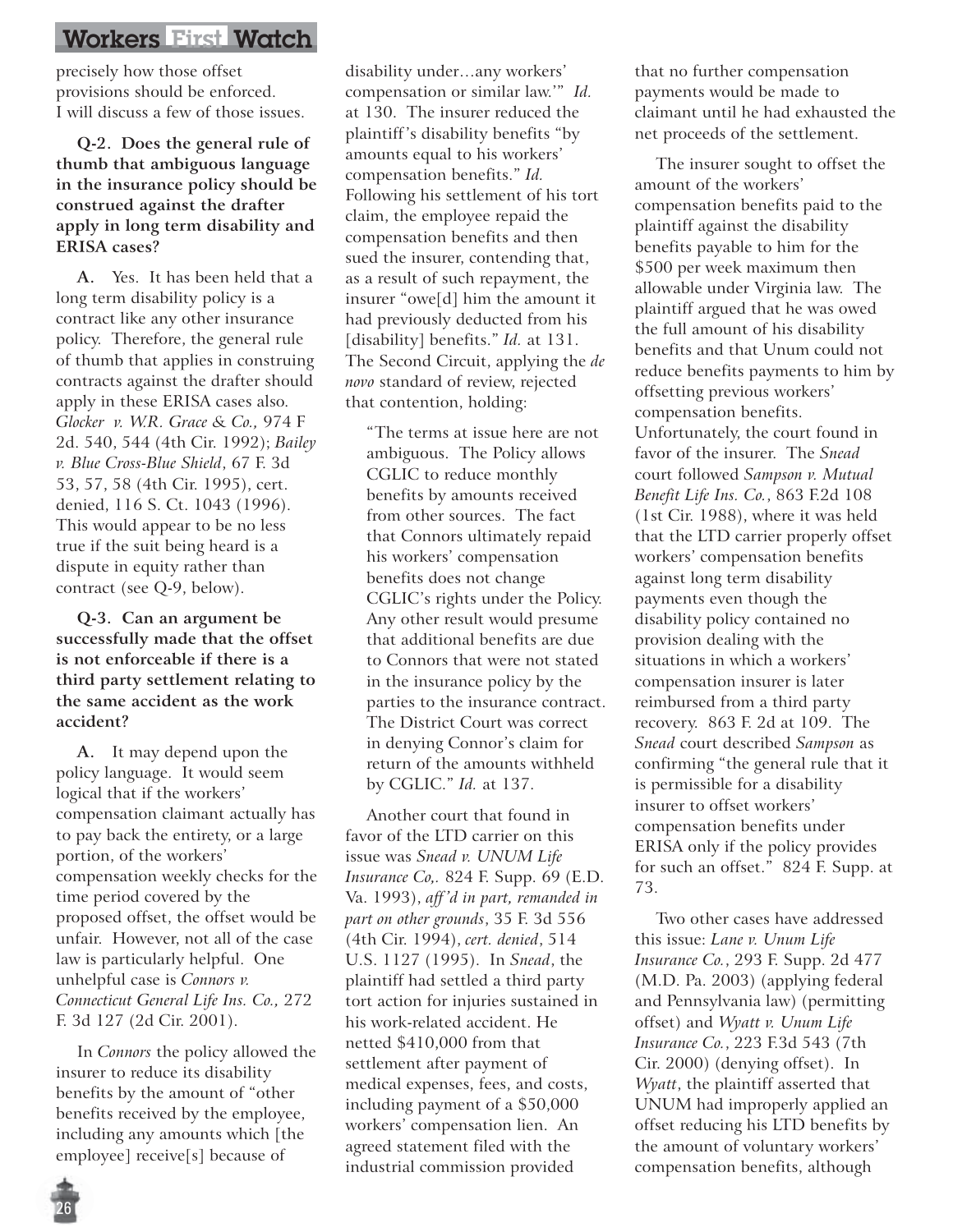such compensation benefits had been suspended as a result of the plaintiff's tort settlement. UNUM relied on *Sampson, Snead,* and *Zeller v. UNUM Life Ins. Co.*, 1997 WL 732420 (E.D. la. 1997), *afff'd without opinion,* 161 F .3d 8 (5th Cir. 1998), a case following *Sampson* and *Snead*. The *Wyatt* court, however held:

**"**The court focused on payments actually made to the injured worker and allowed an offset for that amount. The case did not involve offsets for payments that would *never* be made. Even if we were to find that a public policy against double recoveries applied here, UNUM could show no doublepayments similar to those in *Snead* or *Sampson*, and thus the policy interest is not implicated by requiring UNUM to make payments to Wyatt notwithstanding the third-party settlement.**"** *Id.* at 547.

In *Lane*, the plaintiff, an ERISA plan participant, contended that UNUM was wrongfully offsetting workers' compensation benefits against his disability benefits although his compensation benefits had been suspended, as permitted by state law, when he obtained a tort settlement from the third party responsible for his injury. The court held that such contention would be rejected whether a *de novo* or "heightened arbitrary and capricious" standard of review were to be applied. 293 F. Supp. 2d at 479. The *Lane* court held, following a discussion of that state law:

"Under Pennsylvania law, an injured employee remains eligible for workers' compensation after a third-party recovery and, in fact, enjoys a right to an immediate lump-sum payment of benefits to the extent of the recovery. Plaintiff

in this case is not only still "eligible" for benefits, he actually received them in the form of a lump sum. Thus, defendant acted properly in continuing to offset these benefits against those available under the employee benefit plan, and the court will grant summary judgment in favor of defendant." *Id*. at 483-84.

**Q-4. Can the insurer offset long term disability benefits by the portion of the workers' compensation settlement used to pay his attorney?**

**A.** Courts have gone both ways on this issue. Again, a close review of the insurance contract is critical. In one case, *Collins v. American Cast Iron Pipe Co.*, 105 F. 3d 1368 (11th Cir. 1997), where the plan at issue provided that the employee's pension benefits "shall be reduced by the workers' compensation *benefit payable to such participant*" 105 F. 3d 1370 (court's emphasis), the court held that such language permitted the deduction of the entire amount of the plaintiff's workers' compensation settlement from his pension benefits, including that portion of the settlement used to pay his attorney. *Id*. at 1370- 1371. However, the court based its decision on the fact that the plaintiff "exercised control over the workers' compensation settlement funds before counsel deducted his fee." *Id*. at 1371.

In some states, the injured worker's counsel's fees are controlled by the workers' compensation insurance company or the individual state's commission. *Collins* should be kept in mind as a further reminder that ultimately courts will often rule based upon the specific language of the policy or plan.

The case of *Leonard v. Southwestern Bell Corp. Disability*



*Income Plan*, 341 F. 3d 696 (8th Cir. 2003), is of interest. It held that, while the plan's determination [that benefits would be reduced by the amount of the plaintiff's workers' compensation benefits] was not an abuse of discretion under plan language permitting offset for benefits for the "same general character as a payment provided by the Plan," *Id*. at 702, inclusion in the offset of the amount the plaintiff paid in attorney's fees and costs to obtain his compensation award *was* an abuse of discretion.

*Trujillo v. Cyprus Amax Minerals Co. Retirement Plan Committee*, 203 F. 3d 733 (10th Cir. 2000), held that the plan administrator did not act arbitrarily and capriciously by determining that the plaintiff's disability benefits would be reduced by the amount of his workers' compensation benefits without deduction of the attorney's fees incurred in obtaining his workers' compensation settlement. The relevant plan language was critical in the court's analysis. The court held:

"Although Trujillo's argument is not without appeal, we are unable to conclude the Committee acted arbitrarily and capriciously when it adopted an interpretation different from the one espoused by Trujillo. The Plan does not define the word 'payable.' According to Black's Law Dictionary, 'payable' means '[c]apable of being paid; suitable to be paid; admitting or demanding payment; justly due; legally enforceable.' Black's Law Dictionary 1128 (6th ed. 1990). Analyzing the language of the Plan in light of these definitions, we believe the phrase 'worker's compensation benefits… payable to him with respect to his disability' can reasonably be

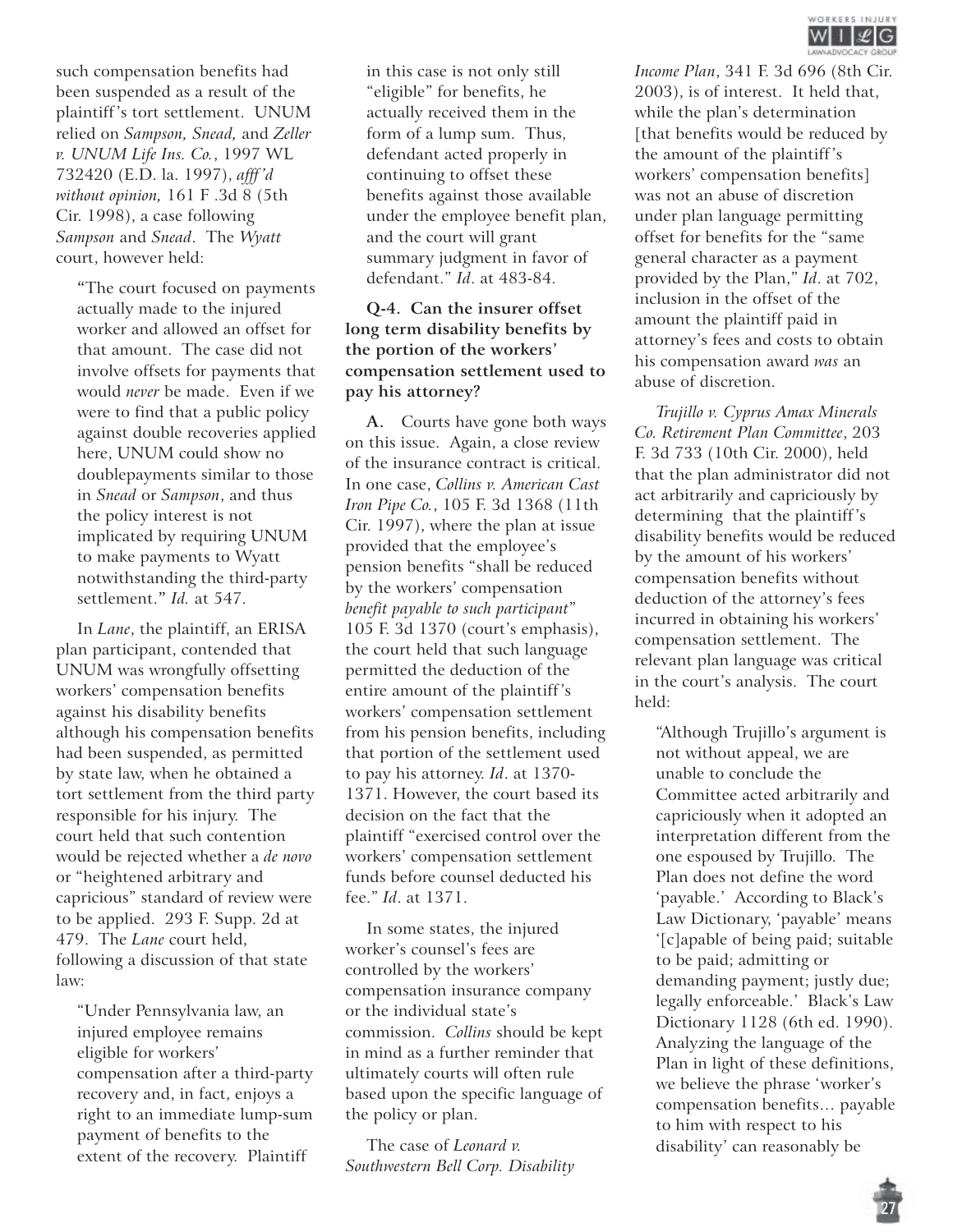### Workers First Watch

interpreted to encompass any amounts 'capable of being paid,' 'justly due,'or 'legally enforceable' that arise out of a worker's disability. In turn, the workers' compensation settlement agreement negotiated by Trujillo provided, in part, that '[a]ll sums set forth herein constitute damages on account of personal injuries and sickness, within the meanings of Section  $104(a)(1)$  of the Internal Revenue Code of 1986, as amended.'… There was no mention of the amount of Trujillo's attorney's fees in the settlement agreement. Thus, as in most attorney fee agreements, it appears that Trujillo agreed to pay fees out of the total damage award he received from defendants. The fact that he agreed to do so, however, did not prevent the Committee, in determining the benefits due under the Plan, from deducting the total amount payable to him under the settlement agreement.**"** *Id*. at 737.

On a related issue in the case *of Parke v. First Reliance Standard Life Ins. Co.,* 368 F. 3d 999 (8th Cir. 2004), the plaintiff, while not disputing the insurer's rights to reduce her LTD benefits as result of her receipt of Social Security disability benefits, asserted that it had no right to take an offset of her gross Social Security benefits rather than an offset of her net benefits (the difference resulting from her election to have taxes withheld on those benefits). The *Parke* court held, applying the abuse of discretion standard of review:

"We conclude that First Reliance did not abuse it discretion in offsetting its obligation to Parke by the full \$1,500 each month. The policy permits First Reliance to offset its obligation by the amount of social security

benefits Parks is 'eligible to receive.' Although Parke elected to have taxes withheld on her social security benefits, First Reliance acted well within its discretion by concluding that she is eligible to receive the full \$1,500 each month."*Id*. at 1005 (citing *Trujillo*, 203 F .3d at 736-38).

**Q-5. Is the long-term disability carrier entitled to take an offset for workers' compensation benefits that are received in relation to a different injury or disability than that for which the long term disability benefits are being received?**

This issue will likely also turn on an interpretation of plan language. *Cherene v. First American Financial Corp. Long-Term Disability Plan*, 303 F. Supp. 2d 1030 (N.D. Cal. 2004) dealt with this issue. In the *Cherene* case, the plan language provided for a reduction of LTD benefits as a result of workers' compensation benefits or disability benefits under a similar law or program compensating for a loss of income. The *Cherene* court remanded the case back to the plan administrator for a determination of what portion of the settlement was for a loss of income. The court held, *inter alia*:

"Since this Court is without sufficient information to make a determination as to the appropriate amount, if any, of the C&R settlement that is deductible, the most equitable solution at this point is to remand this case back to the plan administrator for a determination consistent with the principles set forth in this decision." *Id*. at 1039.

In another case, *Gruber v. UNUM Life Ins. Co.*, 195 F. Supp. 2d 711 (D. Md. 2002), the plan at issue provided for offset of workers' compensation and Social Security

benefits where such "benefits were 'payable as a result of the *same disability* for which [her] policy pays a benefit'". *Id*. at 718 (court's emphasis). Following discussion of the facts, the *Gruber* court held:

"Therefore, the Court finds that Plaintiff's WCC benefits were *not payable* for the same disability as UNUM, and that it is *ambiguous whether* SSA's inclusion of depression and posttraumatic stress disorder as non-primary impairments means that the SSA benefits were *payable for the same disability*. Accordingly, the ambiguity must be resolved in favor of Plaintiff[.]"*Id.* at 719 (citing *Quesinberry v. Life Ins. Co. of North America*, 987 F. 2d 1017, 1030-31 (4th Cir. 1993)).

While involving the closely analogous situation of offset of Social Security benefits, rather than workers' compensation benefits, the case of *Feifer v. Prudential Ins. Co.*, 306 F. 3d 1202 (2d Cir. 2002), is notable as illustrative of cases where an offset is not permitted because it is precluded by what the court regards as unambiguous plan or policy language to the contrary. The *Feifer* court held:

"[T]the language of the Program Summary manifests a plain and unambiguous intent to provide long-term disability benefits without offsets for Social Security or workers' compensation payment. Not only does the document describe long-term disability benefits without mentioning such offsets, its explicit mention of offsets for short-term benefits creates the impression that this silence was intentional." *Id*. at 1210.

The *Feifer* court further held that there could be no offset against LTD benefits as to employees who became disabled during the period

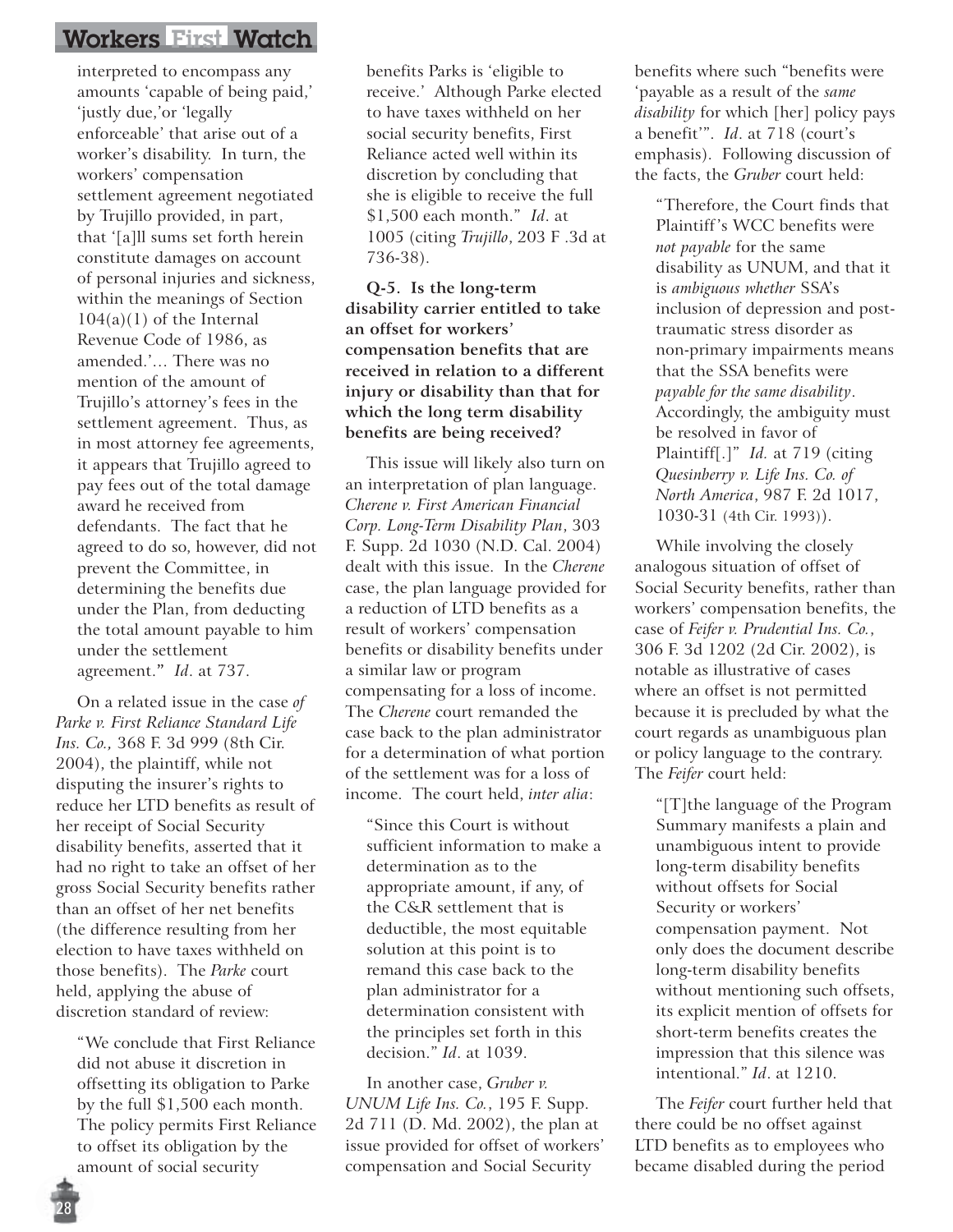

such language was in effect, but that "a different analysis may be required," *Id*. at 1213, as to employees who did not become disabled until after a "benefit booklet," which "specified that [LTD] benefits were subject to an offset for Social Security disability and workers' compensation payments received by employees," was provided by Prudential to the employer/ policyholder. *Id*. at 1205

If the offsets taken by the Social Security Administration against social security disability benefits are in some way analogous, it should be noted that workers' compensation benefits for one injury or disability may be taken against social security benefits that are being paid for a separate unrelated injury or disability. *Kryztoforski v. Chater*, 55 F. 3d 857 (3d Cir. 1995).

**Q-6. If an offset is permitted, can it include the portion of the settlement that relates to permanent partial benefits, medical benefits, or COLA?**

**A.** For the reasons discussed above, a reasonable interpretation of most LTD offset provisions would not result in an offset for an amount of the workers' comp settlement that relates to medical benefits. The medical portion of a settlement is not in exchange for a benefit or income from other sources. Rather, it is money paid in exchange for giving up past or future medical coverage.

On the other hand, whether or not the long term disability carrier would necessarily agree as to what portion of the settlement is related to medical as opposed to settlement of wage claims is another matter. This problem is somewhat similar to our dealings with Medicare. Medicare reserves the right to make an independent determination as to whether the parties' allocations of

settlement monies are fair and accurate.

On the question of whether an LTD carrier is entitled to take an offset for the portion of a workers' compensation settlement that is related to *medical*, anti-subrogation statutes that some states have enacted may be involved. For instance, the State of Virginia prohibits the inclusion of subrogation provisions in insurance contracts which require repayment of medical benefits received from the proceeds of a recovery from third parties. Virginia Code §38.2 – 3405(A).

On the question of whether disability carriers should be entitled to an offset for receipt of permanent partial, permanent total, or COLA benefits or a settlement relating to same, we first should look to the insurance contract. In addition, by analogy, we might look to interpretation of federal Social Security laws under 42 U.S.C. Section 424(A). The Social Security rules provide that it is entitled to take an offset for:

"periodic benefits on account of his or her total or partial disability (whether or not permanent) under a workers' compensation law or plan of the United States or a State". *Id.*

Federal court opinions interpreting this statute are somewhat analogous to our situations with long term disability policy offset provisions.

A number of federal cases have specifically determined that receipt of permanent partial benefits result in an offset against social security disability payments because they relate to loss of earnings capacity and are a substitute for periodic payments even if made in a lump sum. *Krysztoforski v. Chater,* 55 F. 3d 857 (3d Cir. 1995). *Hodge v.*

*Shalala,* 27 F. 3d 430 (9th Cir 1994). *Olston for Estate of Olston v. Apfel, 170 F.* 3<sup>rd</sup> 820 (8<sup>th</sup> Cir 1999). But, if it can be shown that lump sum payments are compensation for loss of a bodily function or body part and not a benefit made on account of a disability, then the offset is not appropriate in social security disability cases. *Campbell v. Shalala,* 14 F. 3d 424 (8th Cir. 1994); *Frost v. Chater*, 952 F. Supp. 659 (D.N.D. 1996).

On the other hand, if the workers' compensation settlement papers have specifically allocated some portion of a lump sum to future rehabilitation services, they may not be considered in reducing the claimant's social security benefits because they are not periodic payments. *Allen v. Apfel,* 65 F. Supp. 2d 391 (W.D. Va. 1999). A different result will occur if moneys are allocated for rehabilitation but the client never intended to use the money for that purpose. *Meredith v. Apfel*, 51 F. Supp. 2d 713 (W.D. Va. 1999). Similarly, it might be argued that cost of living increases should not be included in the offset calculation. See *McClanatha v. Smith*, 606 P. 2d 507 (Mont. 1980).

**Q-7. If an offset is permitted, can the lump sum be offset in its entirety or should the offset be spread out over some reasonable period of time?**

**A.** It depends on the contract language. The *Snead* opinion discussed above may provide strong support for the insurer's right to offset the workers' compensation settlement until the entire settlement amount is exhausted. On the other hand, *Nesom v. Brown & Root, U.S.A., Inc.*, 987 F .2d 1188 (5th Cir. 1993), *rev'g* 790 F. Supp. 123 (M.D. La. 1992), is a case that may support the insurer's right to offset only the amount of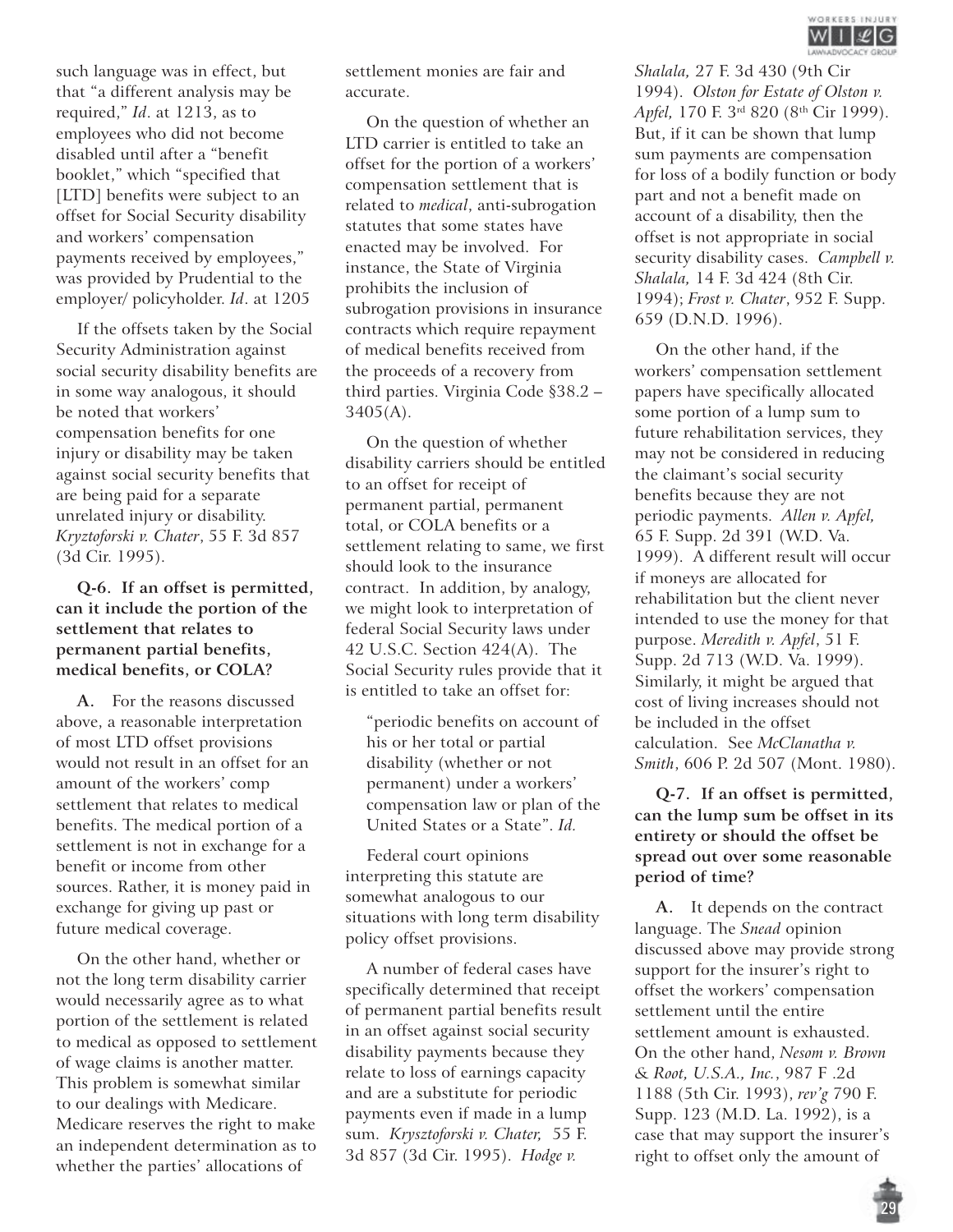## Workers First Watch

the workers' compensation settlement over a more reasonable period of time.

In *Nesom*, the long-term disability policy at issue allowed for "a deduction of '[t]he amount for which the insured is eligible under… Workers'… Compensation Law." 987 F. 2d at 1192. The court held that the state court judgment established the plaintiff's eligibility under the workers' compensation law, and that the policy envisioned that once such eligibility was determined under state law, "that amount will be set off under the policy". *Id*. at 1193. The court stated that "an integration-of-benefits or setoff provision does not violate ERISA and is enforceable by federal law." *Id*. (citing *Alessi*, where the Supreme Court held that ERISA does not prohibit the offset of pension benefits by workers compensation awards. 451 U.S. at 521).

#### **Q-8. Is the standard of review an additional difficulty in overturning the LTD plan's interpretation and application of the offset provisions?**

**A.** Yes. The standard of review problem which runs through many of these cases was demonstrated in the cases of *Elliot v. Lockheed Martin Systems, Inc.*, 61 F. Supp. 2d 745 (E.D. Tenn. 1999), and *Dorato v. Blue cross of Western New York, Inc.*, 163 F. Supp. 2d 203 (W.D.N.Y. 2001).

In *Elliot*, in applying the "arbitrary and capricious" standard, the court held that the plan language providing that "[y]our short term disability and long term disability benefits may be reduced by other income benefits, such as workers' compensation and Social Security, that you receive while disabled," permitted setoff for a

prior workers' compensation settlement regardless of the relation between the disability for which compensation was paid and that covered by the plan. 61 F. Supp. 2d at 751.

In *Dorato*, the court held that even though the plaintiff's compensation claim was disallowed by the Workers' Compensation Board, *Id*. at 207, plaintiff's settlement of that claim was (reviewing the case under the arbitrary and capricious standard) a reasonable basis for denial of his health insurance claim. *Id*. at 214.

#### **Q-9. How Has Life Changed After** *Great-West v. Knudson?*

**A.** On January 8, 2002, the United States Supreme Court decided the case of *Great-West Life & Annuity Ins. Co. v. Knudson*, 534 U.S. 204, 122 S.Ct. 708 (2002). That case dealt with an ERISA health plan attempting to obtain reimbursement from a plaintiff claimant seriously injured in a car accident. Mr. Knudson's former employer had a self-funded ERISA health plan with Great-West. His wife was severely injured in an automobile collision and rendered quadriplegic. There was a reimbursement provision in the plan.

The Knudsons filed a state court tort action and a settlement was negotiated in the amount of \$650,000. The settlement provided that the monies would be disbursed partly to a special needs trust for the benefit of the injured plaintiff's future medical care, partly to attorney's fees, some amount to Medicaid, and an amount totaling only \$13,828.70 to satisfy Great-West's claim under the reimbursement provision in the plan. Yet, the plan had previously paid \$411,157.11 in medical bills.

The plan attempted to remove the state court action to federal court. The federal court denied removal and remanded the case to state court. Thereafter, the state court approved the settlement and ordered the disbursement as proposed.

Ultimately, Great-West filed an action in federal court seeking to enforce the plan's reimbursement provision under ERISA. The district court granted the Knudson's motion for summary judgment based on its determination that the plan's reimbursement right was limited to the amount received by the plan beneficiary for past medical treatment, which the state court had already calculated and allocated to Great-West.

The United States Court of Appeals for the 9th Circuit affirmed on different grounds holding that the judicially decreed reimbursement for payments made to a beneficiary of an insurance plan by a third party was not equitable relief. It was therefore not authorized by ERISA.

The Supreme Court granted certiorari. The Supreme Court held that Great-West was seeking legal relief by imposing personal liability on the Knudsons for a contractual obligation to pay money and ERISA did not authorize this type of action. ERISA plans are only permitted to seek equitable remedies against a beneficiary. *Id.* See also *Providence Health Plan v. McDowell*, 385 F. 3d 1168 (9th Cir. 2004).

After *Great-West*, ERISA plans have sought the imposition of constructive trusts against identifiable funds from settlement or verdict either in an attorney